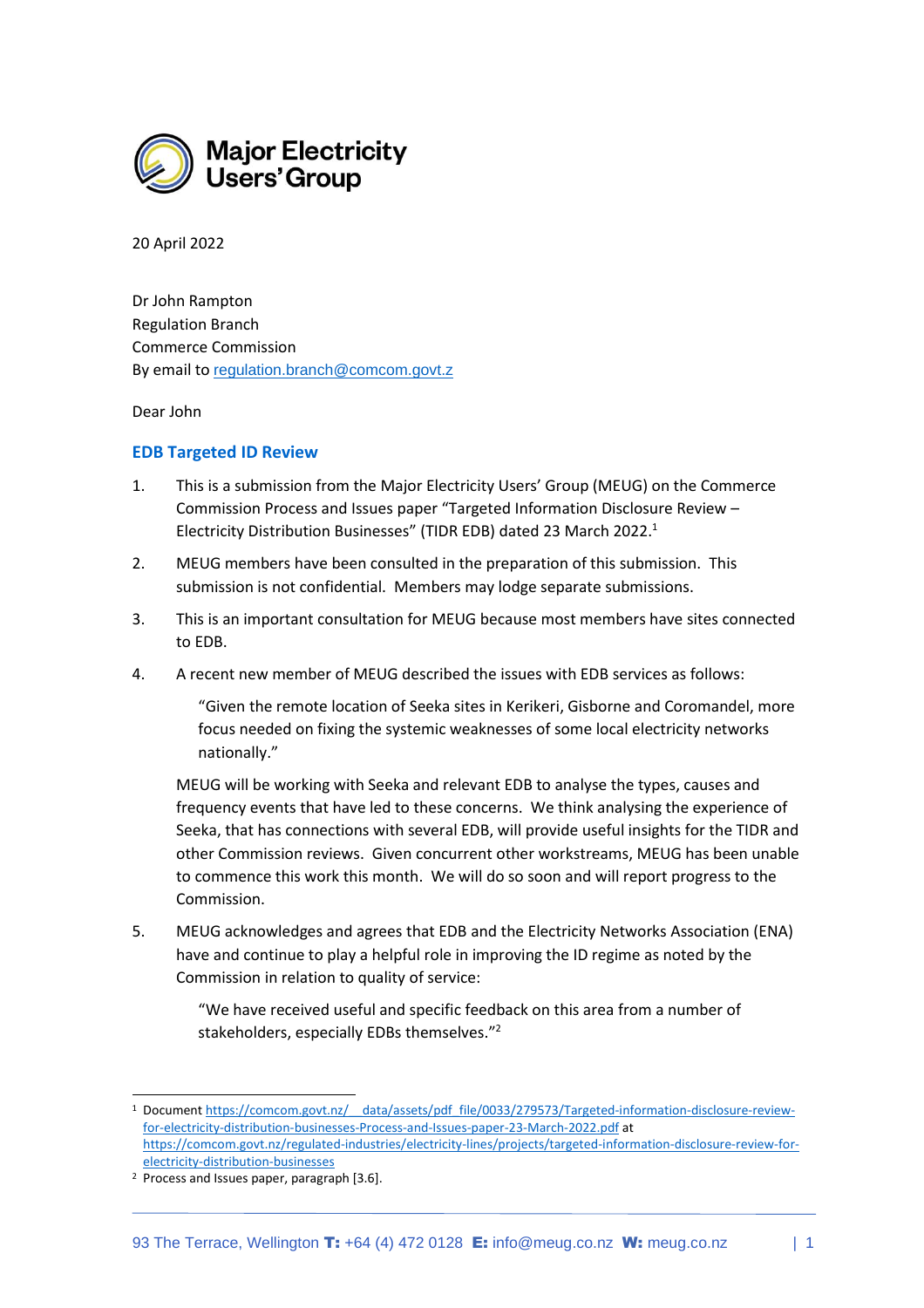- 6. MEUG understands and agrees with the rationale and description of three of the four key categories for potential changes to ID, i.e., "quality of service," "asset management," and "alignment of ID with other regulatory rules." The fourth key category is titled "decarbonisation." The legislative objective is for New Zealand to have or be lower than net zero greenhouse gas emissions by 2050.<sup>3</sup> Having a net zero GHG target for 2050 allows emissions provided there are offsetting sinks. The term "Decarbonisation," in our view, infers zero carbon and could inhibit EDB, Transpower and Gas Pipeline Businesses prioritising line services for new gas fired generation peaking or reserve plant or Carbon Capture and Sequestration projects. The primary policy tool to manage GHG is the NZ Emissions Trading Scheme (ETS). Irrespective of how greenhouse gas policy evolves, new technologies are expected to lower generation and electricity storage costs, lower the cost of alternatives to line services, and along with digitisation provide more choice for consumers. This wave of new technologies, digitisation of information, and ETS pricing will assist NZ meet the net zero greenhouse gas emissions by 2050 target. Accordingly, MEUG suggests the fourth key category be re-titled "net zero GHG 2050 target" or better still the broader opportunities and risks to meet that target of "technology and digitisation."
- 7. For the potential ID changes related to quality of service (refer table 3.1, pp 25-27) MEUG recommends a top priority for Tranche 1 be amendment no. Q5, "Add ID requirements on information about customer charters and guaranteed service level (customer compensation) schemes, e.g., information about existing schemes, information that could be relevant to such schemes in the future." MEUG's cross-submission on the proposed 2020 default price-quality paths for EDBs noted the complexity of considering guaranteed service level (GSL) schemes.<sup>4</sup> That cross-submission was intended as an initial checklist for what we believe is a worthwhile initiative by the Commission to further investigate GSL schemes as,

"An alternative or complementary mechanism considered in the Issues Paper to shift quality performance from a one-size-fits-all to a more targeted approach for similar types of customers was a Guaranteed Service Level (GSL) scheme."<sup>5</sup>

- 8. For the potential ID changes related to decarbonisation (i.e., "net zero GHG 2050 target" or "technology and digitisation") (refer table 3.2, pp 30-32) MEUG:
	- a) Suggests potential amendment D2 be changed to tranche 2. Amendment D2 could, for example, require EDB to report on the top ten fossil-fuel loads in their area that could electrify and the effect on the local network. MEUG suggests EDB are likely to be already aware of existing fossil-fuel load that may electrify and when that may occur. Those loads may be more or less than 10 customers as proposed, and the uncertainty on timing or electrification may not warrant urgency for inclusion in a list. Such a list if ranked by load may be miss-leading. Hence this proposal needs to be tested further and should be considered as part of the tranche 2 proposals.

<sup>5</sup> Ibid [4].



<sup>&</sup>lt;sup>3</sup> Climate Change Response Act 2002, s.5Q.

<sup>4</sup> [https://comcom.govt.nz/\\_\\_data/assets/pdf\\_file/0019/120646/MEUG-Cross-submission-on-EDB-DPP-reset-issues](https://comcom.govt.nz/__data/assets/pdf_file/0019/120646/MEUG-Cross-submission-on-EDB-DPP-reset-issues-paper-31-January-2019.pdf)[paper-31-January-2019.pdf](https://comcom.govt.nz/__data/assets/pdf_file/0019/120646/MEUG-Cross-submission-on-EDB-DPP-reset-issues-paper-31-January-2019.pdf)